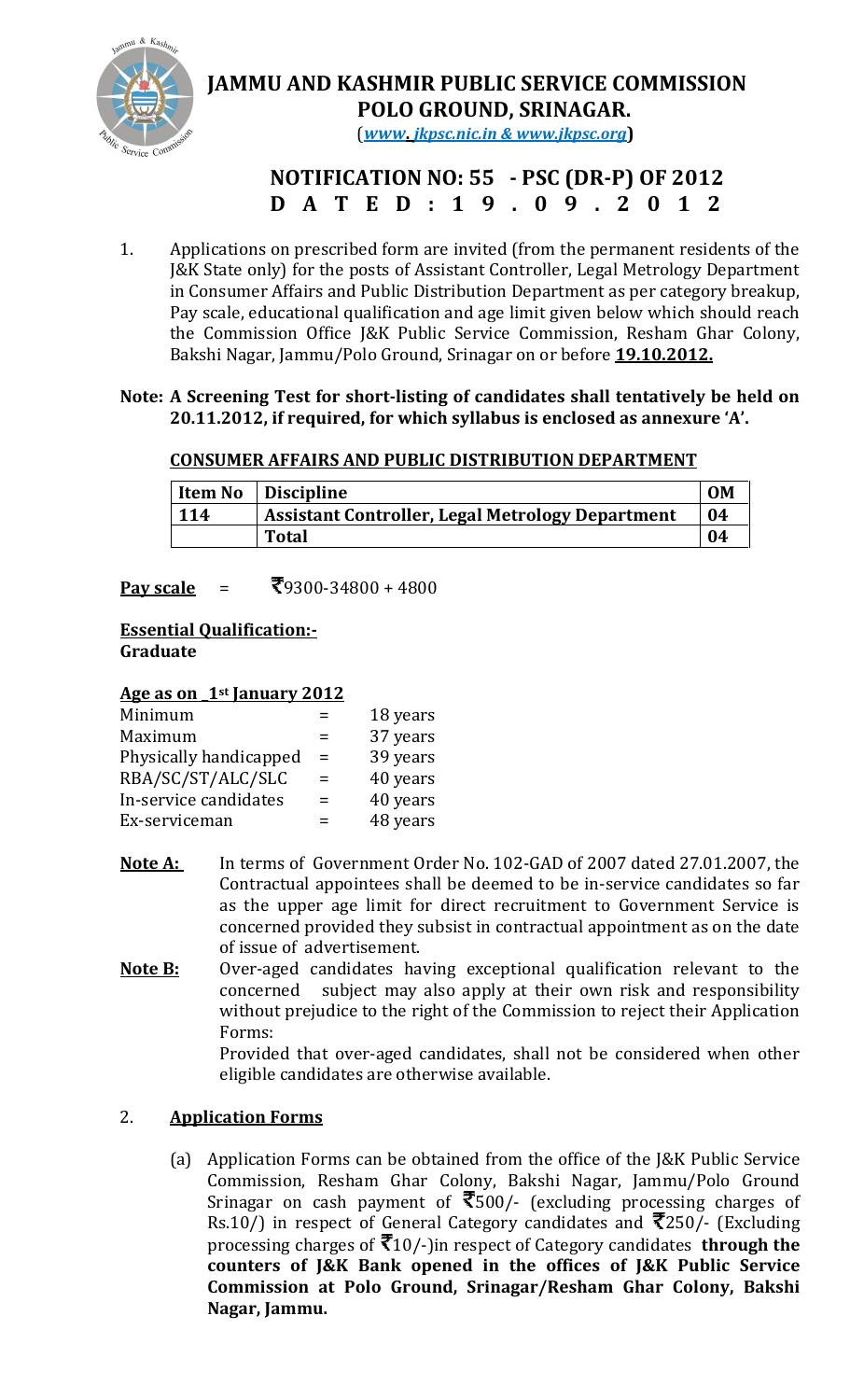- (b) The OMR Application Forms should neatly and correctly be filled in. A copy of passport size photograph should be pasted at the relevant space in the Application Form and duly attested by the Gazetted Officer.
- (c) The Application Form complete in all respects should be photo-copied. The photocopies of the certificates/testimonials be attached with photocopy of the Application Form. The OMR Application Form together with the photocopy of the Application Form and enclosures be submitted to the Commission office in the envelope provided by the Commission along with the Application Form.

#### Note: APPLICATION FORM ON WHICH CORRECTION FLUID IS APPLIED, SHALL BE OUT RIGHTLY REJECTED.

 3. The Application Forms complete in all respects must reach the Secretary, J&K Public Service Commission, Resham Ghar Colony, Bakshi Nagar, Jammu/Polo Ground, Srinagar on or before the last date i.e. **19.10.2012** in an envelope provided by the Commission alongwith the Application Form. In case the last date is declared a public holiday, then the last date for receipt of Application Forms shall be the next working day.

- Note: Candidates should clearly note that the Commission will, in no case, be responsible for non-receipt of their Application Forms or any delay in receipt thereof on any account whatsoever. No application received after **19.10.2012** will be entertained under any circumstances and all the late applications shall be deemed to have been rejected. Applicant should, therefore, ensure that their applications reach the Commission's office on or before 19.10.2012.
- Note: The in-service candidates shall submit their Application Forms after a certificate from the Head of the Office is to be recorded in the format given at the end of the Scanable Application Form and submit a photocopy of Scanable Application Form through their appointing authority.

 All applicants must fulfill the essential requirements of the post and other conditions stipulated in the advertisement. They are advised to satisfy themselves before applying that they possess, at least the essential qualifications. No enquiry or advise in respect of eligibility will be entertained.

#### 4. CERTIFICATES TO BE ATTACHED WITH THE PHOTOCOPY OF THE APPLICATION FORM

Attested true copies of the following certificates are to be attached with the photo copy of the Application Form:-

- i. Date of Birth Certificate.
- ii. Permanent Resident Certificate.
- iii. Educational Qualification Certificate prescribed for the post.
- iv. Certificate of Higher/Additional Qualification, if any.
- v. Valid Category Certificate as per SRO 294 dated 21.10.2005 as amended from time to time.
- vi. Marks Certificate of prescribed qualification.
- vii. For Physically Handicapped Candidates, Disability Certificate on the prescribed format
- viii. Experience Certificate from the Head(s) of Organization(s)/Departments(s) with duration of Experience/ Employment i.e. (date /month/year).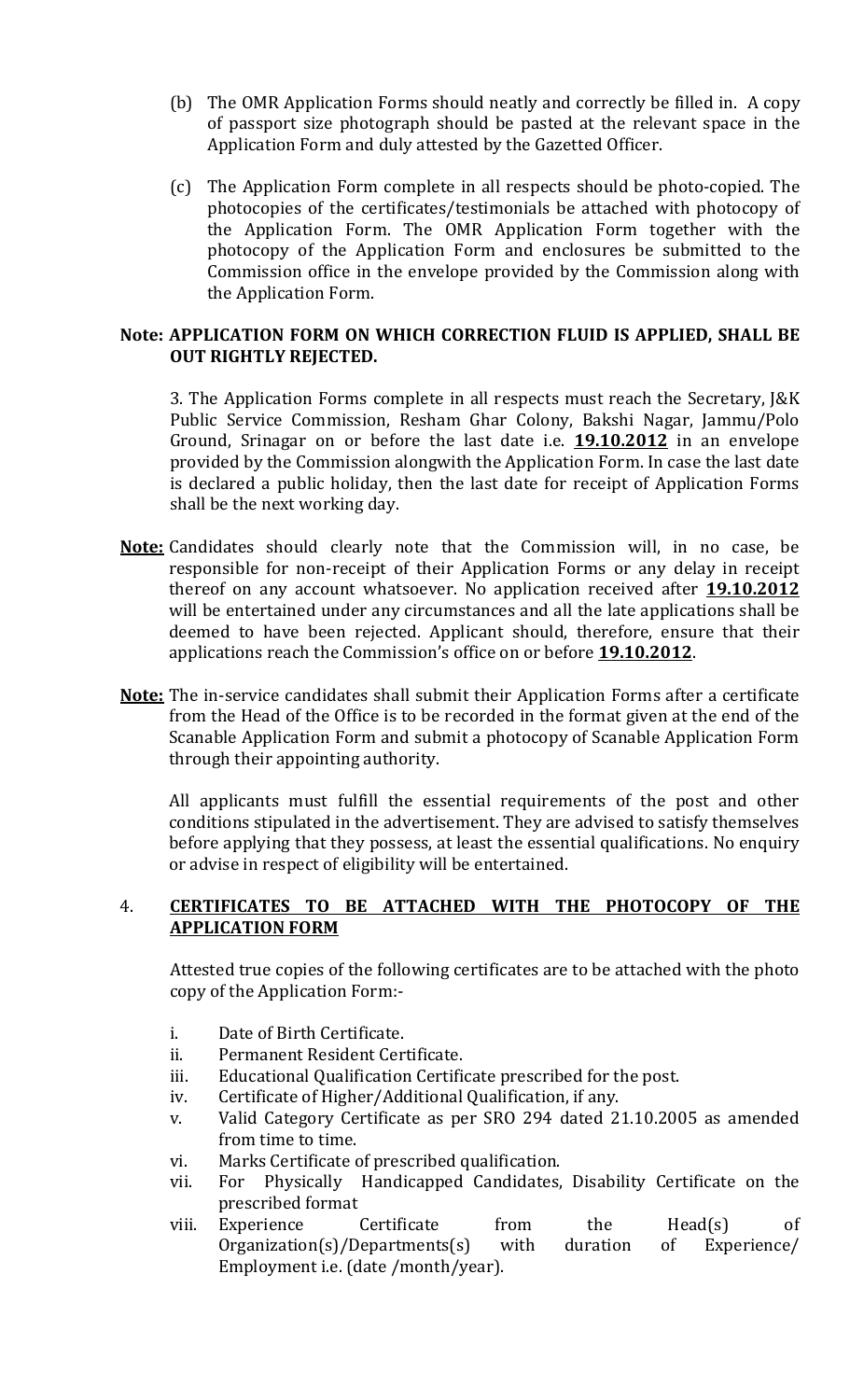### 5. CANDIDATES WHO CLAIM TO POSSESS THE FOLLOWING:-

- 1. Distinction in NCC activities (Holder of grade 'C' Certificate).
- 2. Distinction in sports (Certificate by Secretary, J&K Sports Council to be an outstanding sports person in terms of J&K (Appointment of Outstanding Sports Persons) Rules, 1998).
- 3. Experience against the post in a Govt./Govt. recognized institution including the institutions authorized by MCI (Certified by the Head of Institution and in case of private institutions to be countersigned by the District/Divisional/State authority of the concerned Government Department /authorized Officer of the University granting affiliation, as the case may be). The weight-age shall be calculated at 0.25 points for every completed three months should also attach attested copies of the above certificates/testimonials with the Application Form for claiming any benefit at the time of interview as prescribed in Rule 51 of J&K PSC (Business & Procedure) Rules, 1980.

The last date for receipt of applications as indicated above i.e. **19.10.2012** shall, for all purposes be the cutoff date for determining the eligibility. Experience/improvement in the qualification/marks/additional qualification/distinction in sports/Games/NCC, if any, acquired by the candidate after the last date fixed for receipt of applications, shall not be taken into account nor given any credit.

#### 6. OTHER INFORMATION/INSTRUCTIONS

All applicants must fulfill the essential requirements of the post and other conditions stipulated in the advertisement. They are advised to satisfy themselves before applying that they possess, at least the essential qualifications prescribed for the post. No enquiry for advice as to the eligibility will be entertained.

- i. The prescribed qualifications are minimum and mere possession of the same does not entitle the candidates to be called for interview. Further, the summoning of candidates for interview shall convey no assurance, whatsoever, that they will be selected. Appointment order of the selected candidates will be issued by the Government in accordance with the availability of vacancies.
- ii. Save as otherwise provided, in any other Act, Rules, or Regulations in force, where the Commission considers that the number of candidates who have applied for the post to be filled by direct recruitment, on the basis of interview, is large and it is not convenient, or possible, for the Commission to interview all the candidates, the Commission may restrict the number of candidates to be called for interview, to a reasonable limit as provided in rule 40 of J&K Public Service Commission (Business & Procedure Rules) 1980 by shortlisting in the manner as indicated below: -

### a) Short listing through a written Screening Test

Where the number of applicants exceeds 350 against posts not exceeding 100 and where the number of applicants is more than 3 times against vacancies exceeding 100, the short listing in the proportion of 1 (post) : 3 (applicants) shall be done through a Written Screening Test.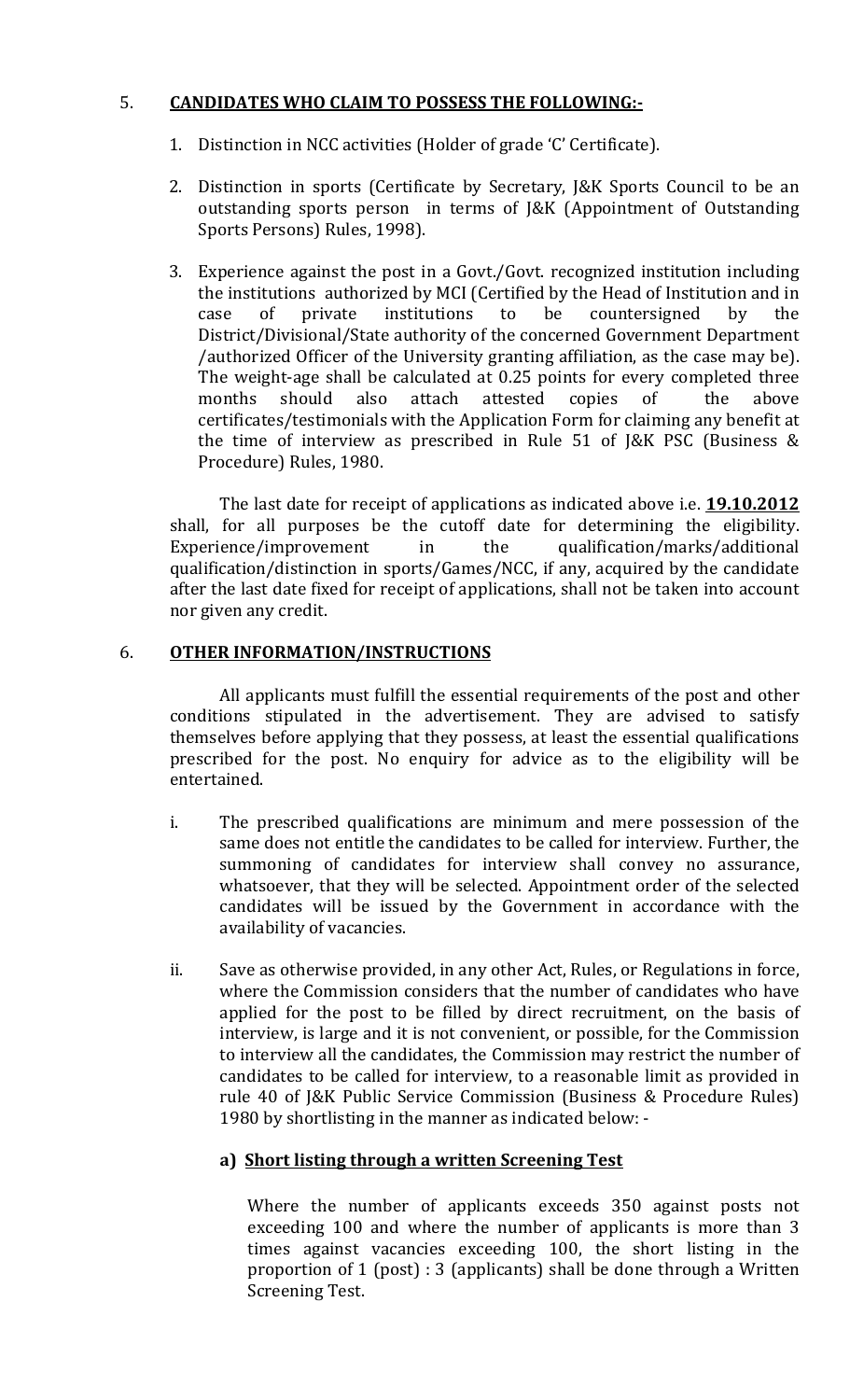### b) Short listing by other methods

When the number of applicants for posts upto 100 is 350 or less, the short listing shall be done in the proportion indicated in the sub joined table on the basis of:

- (i) Percentage of marks secured in the qualifying examination; and
	- $i$  | For 1-5 post | Five times the number of posts ii  $\left| \begin{array}{c} \text{For } 6{\text -}10 \text{ posts} \end{array} \right|$  Four times the number of posts subject to a minimum of 25. iii | For  $11 - 100$ posts Three times subject to a minimum of 40.
- (ii) Higher qualification, if any, in the relevant subject.

Provided that, if the degree awarded for the minimum academic qualification prescribed for a post does not indicate the merit achieved by the holder in terms of grade or marks, and the applicants competing for the posts are more than the number required to be shortlisted as per table above, the Commission shall carry out short listing by a written Screening Test.

Provided further that the candidate (s) who have secured marks equal to those secured by the last candidate, shall also be called for the Interview over and above the number of candidates short listed according to  $i(a)$  and  $i(b)$  above.

In a situation, when a reserved category candidate secures, merit equal to or above the cut off merit, in open category, such candidates shall also be called for interview in the respective category.

#### Explanation:

Weightage for merit in the qualifying examination shall be 90% and for higher qualification in the relevant subject upto 10%.

- i. The marks secured by the candidates in the screening test shall not be taken into for determining the final order of merit.
- ii. The place of interview/centre for screening test once chosen by the candidate shall not be changed in any case at later stage.
- iii. Selections of the candidates shortlisted for the interview shall be made in accordance with rule 51 of J&K Public Service Commission as notified vide Notification No.PSC/Ex/11 dated 30.03.2011.
- iv. The summoning of candidates for interview convey no assurance whatsoever that they will be selected. Appointment orders to selected candidates will be issued by the Government.
- v. Candidates must be having sound bodily health. They must, if selected be prepared to undergo such medical examination and satisfy such medical authority as the Government may require.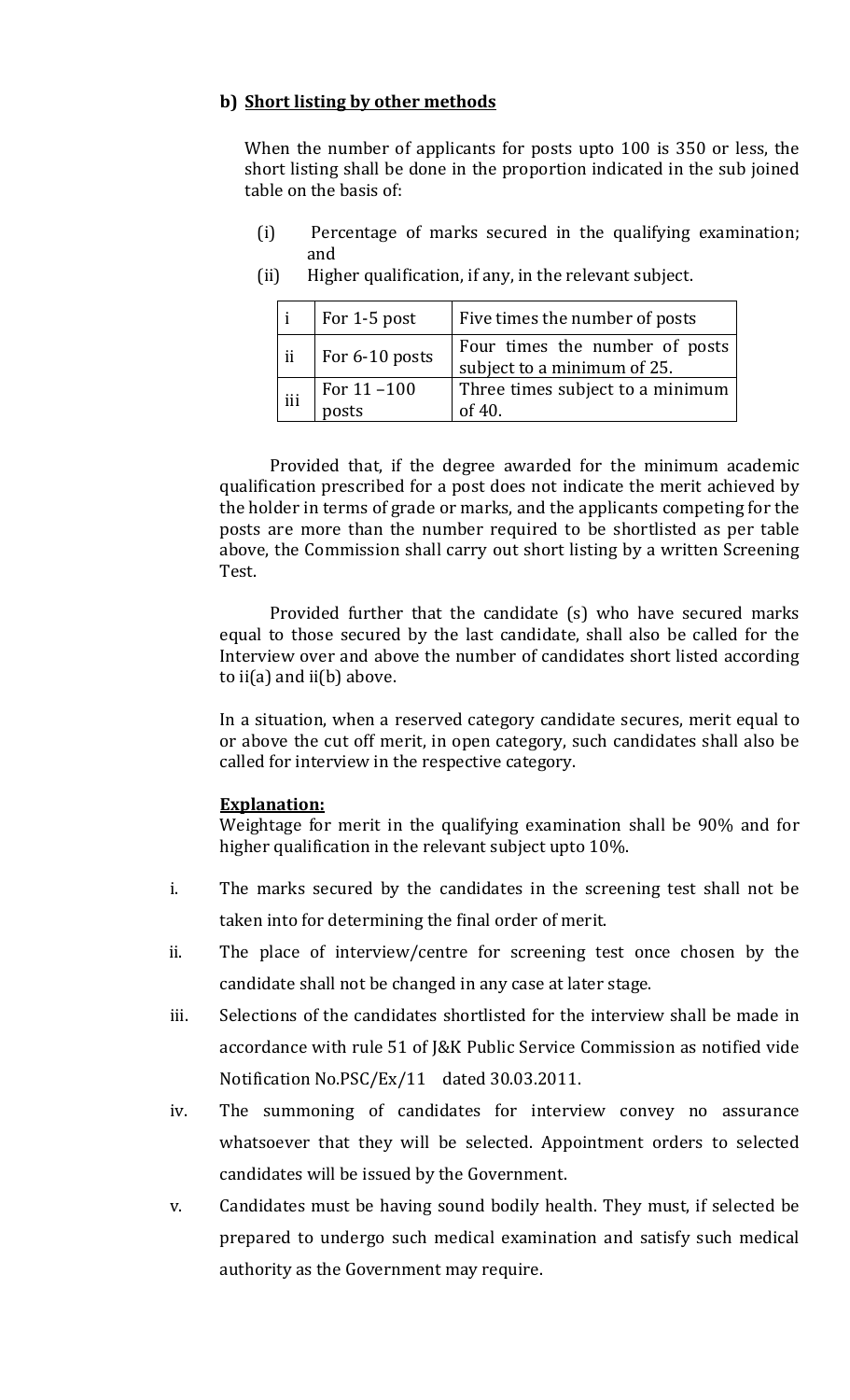- vi. Candidates will be informed of the result of their applications in due course of time and any interim enquiries about the result are, therefore, unnecessary and will not be attended to. The Commission shall not enter into any correspondence with the candidates about reasons for their nonselection for interview/appointment.
- vii. Canvassing, in any form, shall disqualify a candidate.

#### 7. ACTION AGAINST CANDIDATES FOUND GUILTY OF MISCONDUCT

Candidates are warned that they should not furnish any particulars that are false or suppress any material information in filling up the Application Form. Candidates are also warned that they should, in no case, correct or alter or otherwise tamper with any entry in a document or its attested/certified copy submitted by them, nor should they submit a tampered/fabricated document. If there is any inaccuracy or any discrepancy between two or more such documents or their attested/certified copies, an explanation regarding this discrepancy should be furnished.

A candidate who is or has been declared by the Commission, to be guilty of:

- i. obtaining support of his/her candidature by any means, or
- ii. impersonating, or
- iii. procuring impersonation by any person, or
- iv. submitting fabricated documents or documents which have been tampered with, or
- v. making statements which are incorrect or false or suppressing material information, or
- vi. resorting to any other irregular or improper means in connection with his/her candidature for the selection, or
- vii. using unfair means during the test, or
- viii. writing irrelevant matter including obscene language or pornographic matter, in the script(s), or
- ix. misbehaving in any manner in the examination hall, or
- x. harassing or doing bodily harm to the staff employed by the Commission for the conduct of their test, or
- xi. attempting to commit or, as the case may be, abetting the commission of all or any of the acts specified in the foregoing clauses may, in addition to rendering himself/herself liable to criminal prosecution, be liable:
	- a. to be disqualified by the Commission from selection for which he/she is a candidate, and/or
	- b. to be debarred either permanently or for a specified period:
		- i. By the Commission from any examination or selection held by them.
		- ii. By the State Government from any employment under them, and